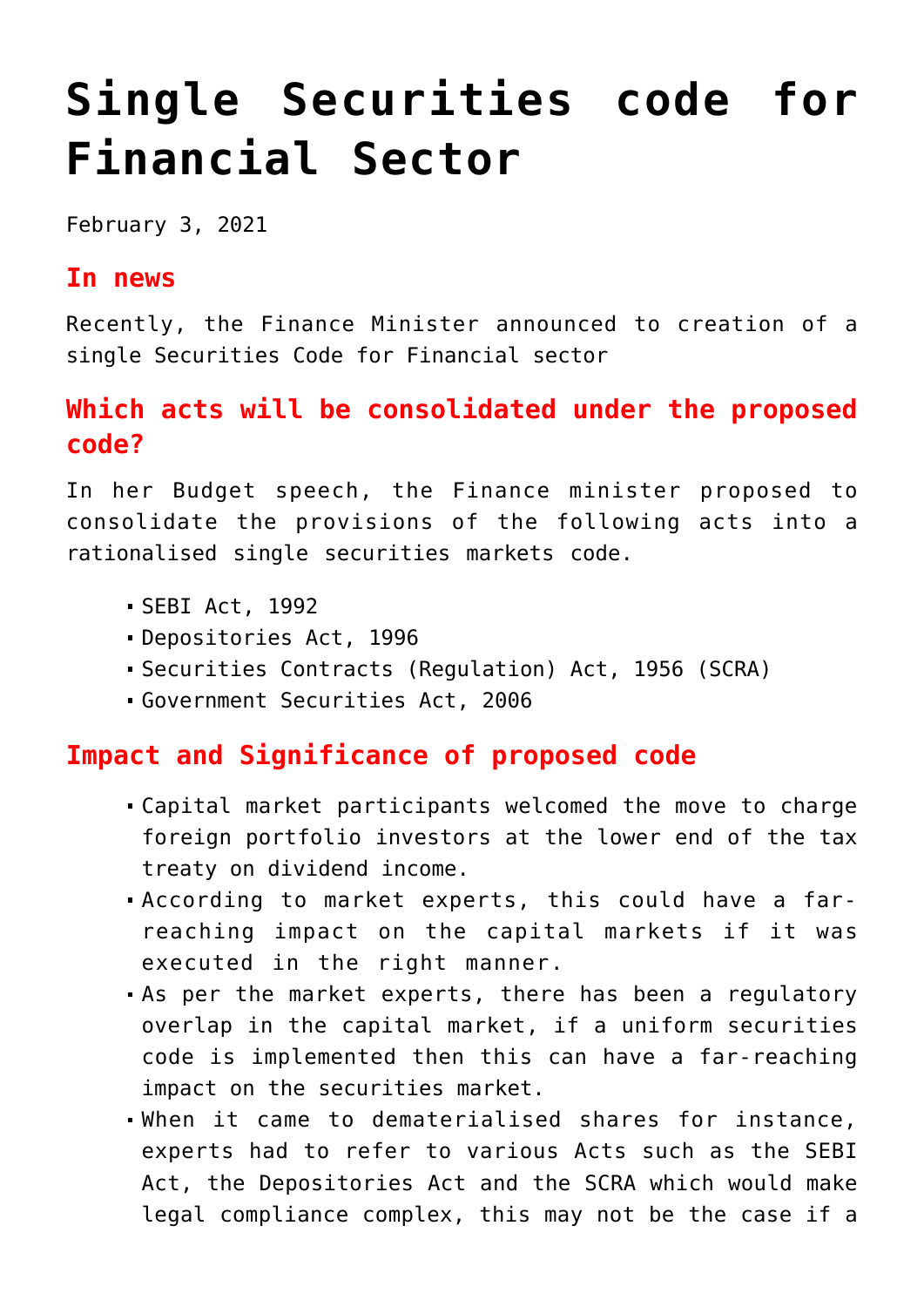composite code is implemented.

- For example, with dematerialised securities, which are governed by both the SEBI Regulations and the Depositories Act.
- Like this, there are many regulations in which one needs to look at various securities law statutes in order to ensure regulatory compliance.
- The single securities code if done right, will make compliances efficient and transparent. It would make enforcement of regulations simpler and reduce litigation
- The proposal to create a unified securities market code is very progressive as it aims to simplify and reduce the friction between rules enacted by various acts of Sebi, depositories, G-Secs

#### **SEBI Act, 1992**

- It provides for the establishment of Securities and Exchange Board of India (SEBI) to protect the interests of investors in. securities and to promote the development of, and to regulate, the securities market and for.
- The Union Government of India passed a SEBI Act 1992 that transformed the non-statutory SEBI into the autonomous body with statutory powers.

#### **Depositories Act, 1996**

- This Act to provides for regulation of depositories in securities
- The Depository Act provides for the establishment of depositories like NSDL and CDSL to curb the irregularities in the capital market.

### **Securities Contracts (Regulation) Act, 1956 (SCRA)**

This act prevents undesirable transactions/exchanges in securities by regulating the business of dealing therein, by providing for certain other matters connected therewith.